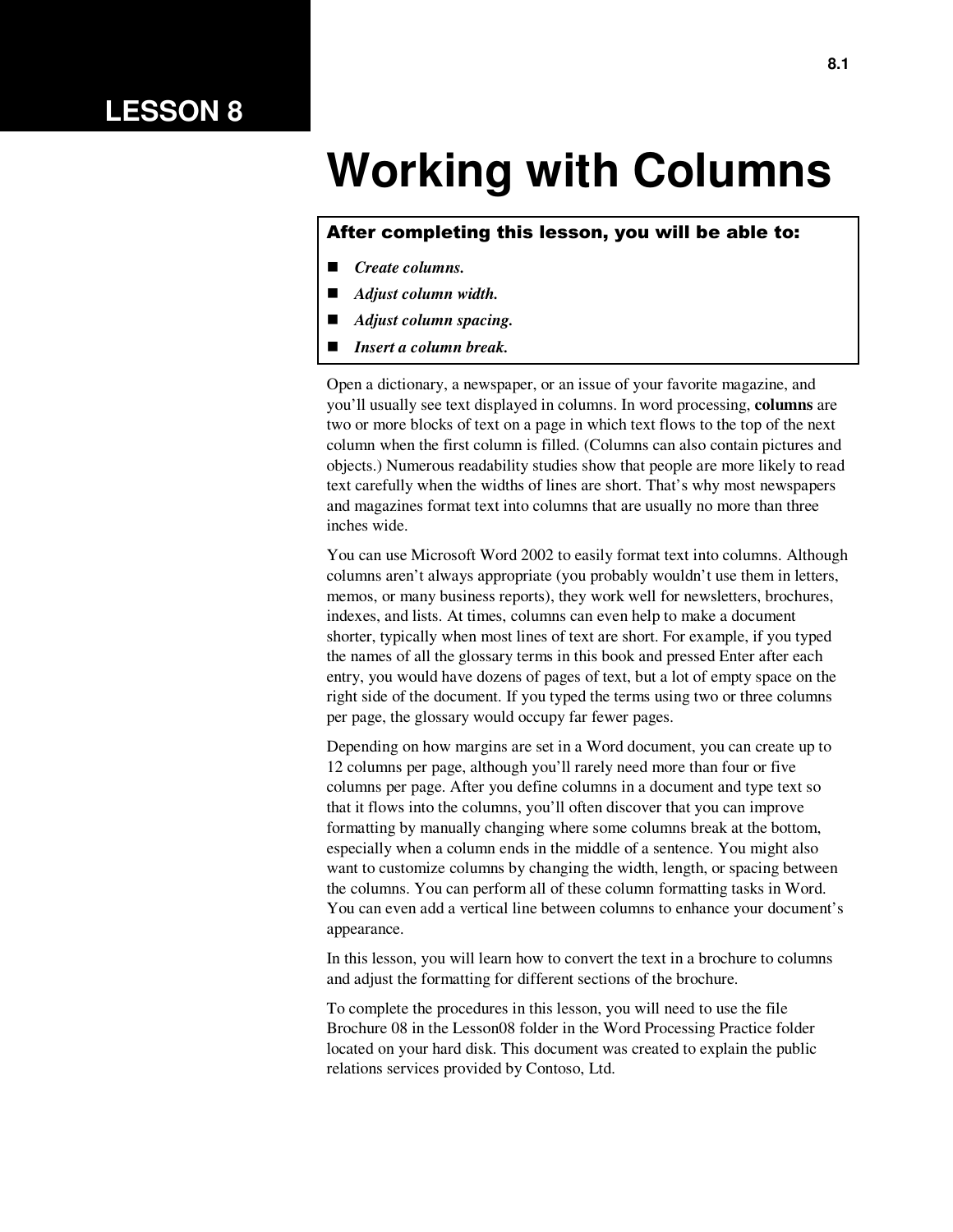## Creating Columns

Before you begin modifying a document to create columns, it's important to think about how you want the columns to look on the page, how many columns you want, and how you want them to be formatted. The following is a list of items that you should consider when using columns.

- The width of the page minus the left and right margins.
- If the right and left page margins are two inches each, the width of the document becomes much smaller. Remember that you'll also have to include space between the columns. The wider you want the page to be, the smaller the page margins should become to accommodate the text and columns.
- The number of columns that you want to appear across the page.
- Most documents that use columns have between two and three columns per page. The more columns you have on one page, the narrower the columns become. Narrower columns increase the number of hyphenated words and make the document harder to read.
- The length of each column.
- The length of each column determines how far the text extends to the bottom of the page.
- The amount of space between columns.
- Standard space between columns is .5 inch. If you have less space between the columns, the page becomes difficult to read. The greater the space between the columns, the smaller the columns become, and again, the harder the document is to read.

You can quickly create columns of equal width by using the Columns button on the Standard toolbar. When you click the Columns button, Word displays a graphical menu that you can use to specify the number of columns you want. You can also use the Columns dialog box to create columns of equal or unequal width, or you can customize each column with a specific column measurement. After you define the column formatting, you can modify the columns using either the Columns dialog box or the ruler. If you define columns in an existing document but don't select any text, Word flows the entire document into columns using the formatting that you've specified.

If you want only certain sections of a document to be formatted into columns, you first select the text that you want formatted into columns and then apply column formatting to the selection. Word automatically inserts section breaks at the beginning and end of the selected text and flows the text into columns. In Word, a **section break** is a portion of a document that can have its own page formatting, independent of the formatting in other sections of the same document.

To arrange text into more than four columns, you must use the Columns dialog box. On the Format menu, click Columns, and type the number of columns that you want.

In the following exercises, the Standard and Formatting toolbars have been separated.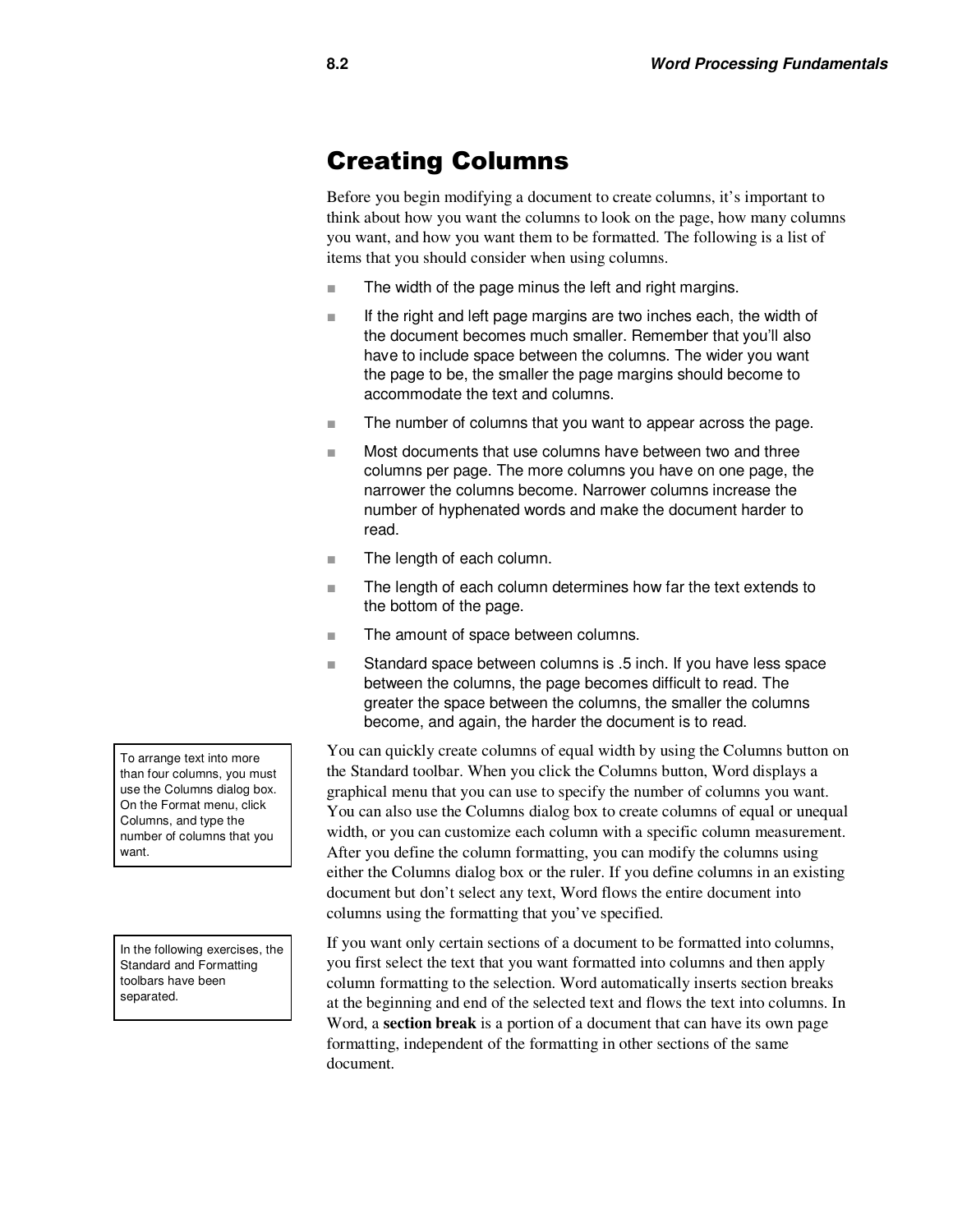To create columns of equal width, select the text that is to be formatted into columns. On the Standard toolbar, click the Columns button to display the Columns menu, and click the number of columns you want.

You can also use Word to create columns of unequal width. You might want to do this to create a unique appearance or to accommodate different types of text (for example, a list of topics in a narrow column and topic descriptions in a wider column).

To create columns of unequal length, select the text to be formatted and on the Format menu, click Columns to display the Columns dialog box. To create two columns of unequal width, in the Presets section, click Left to make the left column narrower, or click Right to make the right column narrower.

The marketing manager at Contoso, Ltd. decided that she wants to reformat a brochure that describes the services that the company provides. Specifically she wants the text to appear in columns.

In this exercise, you format the entire Contoso, Ltd. brochure into columns by using the Columns button, and then you format a selection of text into uneven columns by using the Columns dialog box.

- **1** On the Standard toolbar, click the Open button. The Open dialog box appears.
- **2** Click the Look in down arrow, navigate to the Word Processing Practice folder on your hard disk, and then double-click the Lesson08 folder.
- **3** Double-click the file Brochure 08. The Open dialog box closes and the file Brochure 09 appears in Word.
- **4** On the Standard toolbar, click the Show/Hide ¶ button if necessary, to show the formatting characters.

Formatting characters appear in the document.

**5** On the Standard toolbar, click the Columns button. The Columns menu appears. Unlike most menus, the Columns menu is a graphical representation that you can use to specify the number of columns for a document or section of a document.



To create customized columns using the Columns dialog box, type the desired number of columns in the Number of columns box, clear the Equal column width check box, and then type the desired measurements in the Width boxes. (You'll customize column widths in a later exercise.)

To learn more about formatting marks see Lesson 5, "Changing the Layout of a Document."

You aren't limited to four columns, as the Columns menu seems to indicate. To create more than four columns, drag to the right on the Columns menu to expand the menu to up to six columns and select the desired number of columns you want.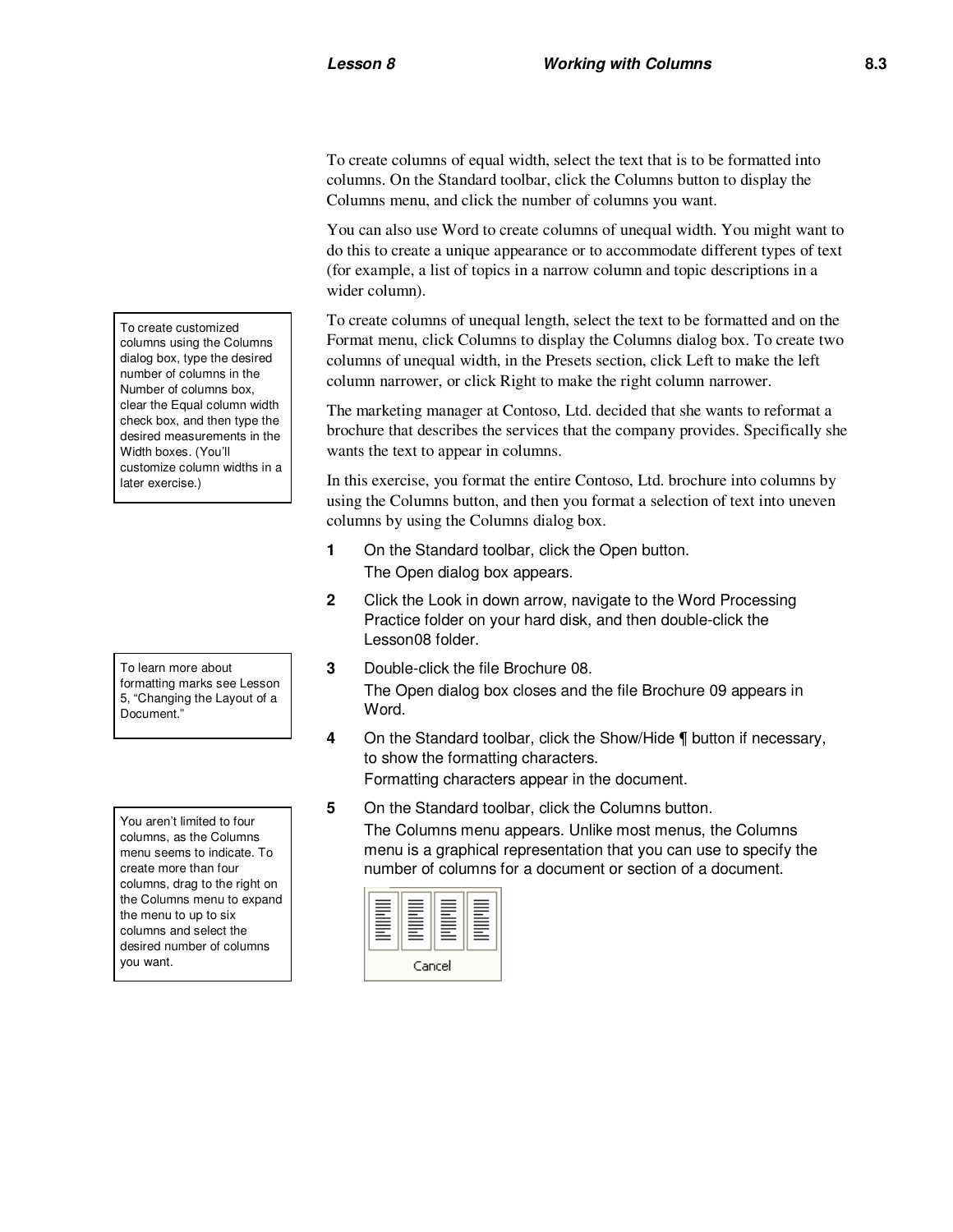**6** Click the third column in the menu.

The text in the entire document is arranged into three columns. The WordArt object appears over some of the text at the top of the page.



- **7** On the Standard toolbar, click the Undo button. The document returns to its original layout.
- **8** Position the insertion point to the left of the paragraph mark under the subheading Contoso, Ltd. Network.
- **9** Select the paragraph mark and all the text under the Contoso, Ltd. Network subheading. Be sure to select the last paragraph mark in this section, but do not select the subheading Contoso, Ltd. Services or any text under this heading.
- **10** On the Standard toolbar, click the Columns button, and in the Columns menu, click the second column. The selected text is formatted into two columns.

To select large blocks of text, click to position the insertion point at the beginning of the text, hold down the Shift key, and then click to the right of the last word that you want to select.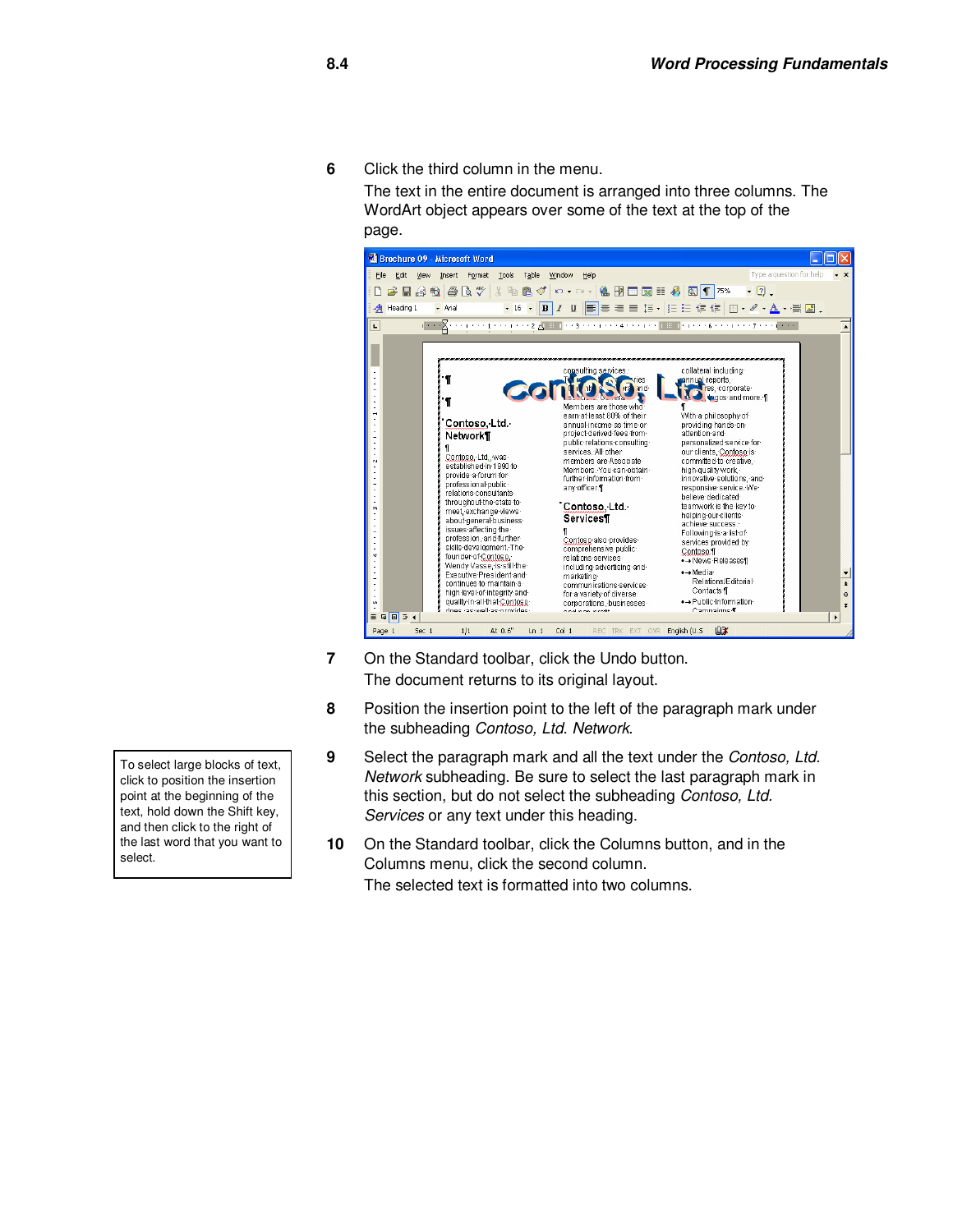**11** Click anywhere in the document to deselect the text.



- **12** On the Standard toolbar, click the Zoom down arrow, and click Whole Page.
- **13** Select all the text under the subheading Contoso, Ltd. Services (including the bulleted list), but do not select the subheading.
- **14** On the Format menu, click Columns. The Columns dialog box appears.

| <b>Columns</b>                                                                                                                                         |                                |
|--------------------------------------------------------------------------------------------------------------------------------------------------------|--------------------------------|
| Presets<br>▓<br>讀<br>H<br>H<br>Left<br>Right<br>Three<br>Two<br>One                                                                                    | OK.<br>Cancel                  |
| Number of columns:<br>I1<br>Width and spacing                                                                                                          | $\Box$ Line between<br>Preview |
| Width:<br>$\subseteq$ ol #:<br>Spacing:<br>7.75"<br>슬<br>÷<br>1:<br>$\frac{1}{\sqrt{2}}$<br>$\frac{1}{\sqrt{2}}$<br>$\div$<br>Equal column width<br>н. |                                |
| Selected text<br>Apply to:                                                                                                                             | $\Box$ Start new column        |

Make sure that you select text to the end of the document on the second page, not just to the end of the first page.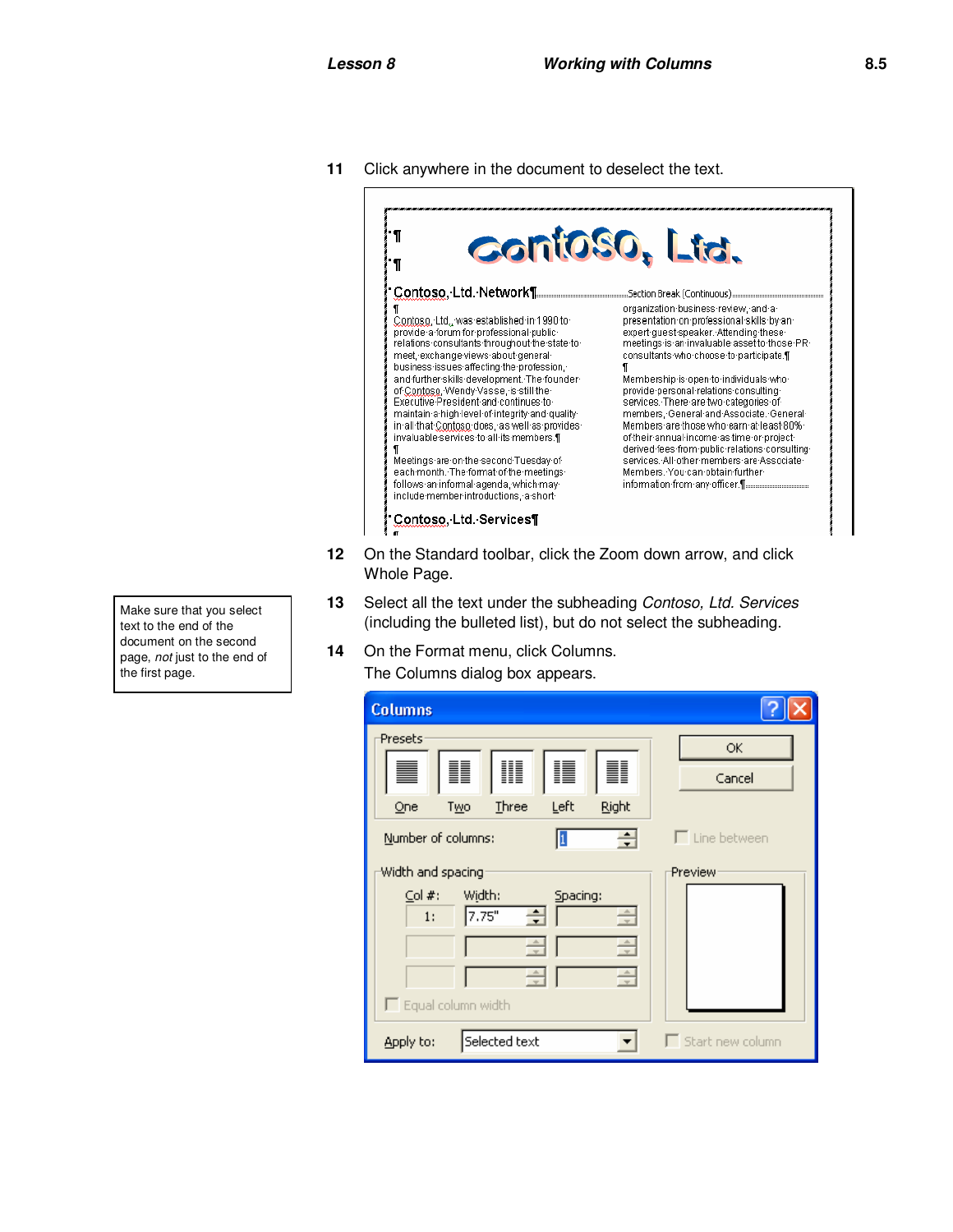- **15** In the Presets section, click Right, and click OK. The selection of text is formatted into two columns, and the left column is wider than the right column.
- **16** Click anywhere in the document to deselect the text. The document should look similar to the following illustration.
- **17** On the Standard toolbar, click the Zoom down arrow, and click 75%.
	- The document layout appears at 75 percent of its actual size.
- **18** On the File menu, click Save As, and save the document in the Lesson08 folder as **Brochure 08 Edited**. Word saves the document.

Keep this file open for the next exercise.

# Specifying Column Width

In the previous exercise, you saw how to use the Presets section of the Columns dialog box to create columns of unequal widths. You can also modify the widths of columns using either the ruler or width settings in the Columns dialog box. Depending on how wide or narrow you make the columns, the space between the columns might automatically become wider or narrower.

For example, if you specify in the Columns dialog box that you want five columns, Word automatically formats the columns with equal width and spacing. If you make one of the columns wider in the Width box, all the subsequent column widths become narrower to accommodate the wider column. If you want to customize column widths, you should check the Preview area in the Columns dialog box as you change the settings to see how the other columns are affected by the modifications.

 $\boxed{\blacksquare}$ 

In this exercise, you customize column widths using both the Columns dialog box and the ruler.

- **1** Click anywhere under the subheading Contoso, Ltd. Services.
- **2** On the Format menu, click Columns.

The Columns dialog box appears.

**3** In the Width box for the first column, select the contents, type **4.5**, and press Tab.

The width for column 2 automatically changes to 2.5 inches to accommodate the available space for this column after the left and right margin widths, the column width for column 1, and the space between columns have been calculated.

**4** Click OK.

The column widths are adjusted based on the measurement that you enter.

The zoom percentage that appears in the Zoom box can vary depending on the size of your monitor and the number and arrangement of toolbars that are open.

You can also use the up and down arrows to the right of the Width box to change the column width in increments of .5 inch.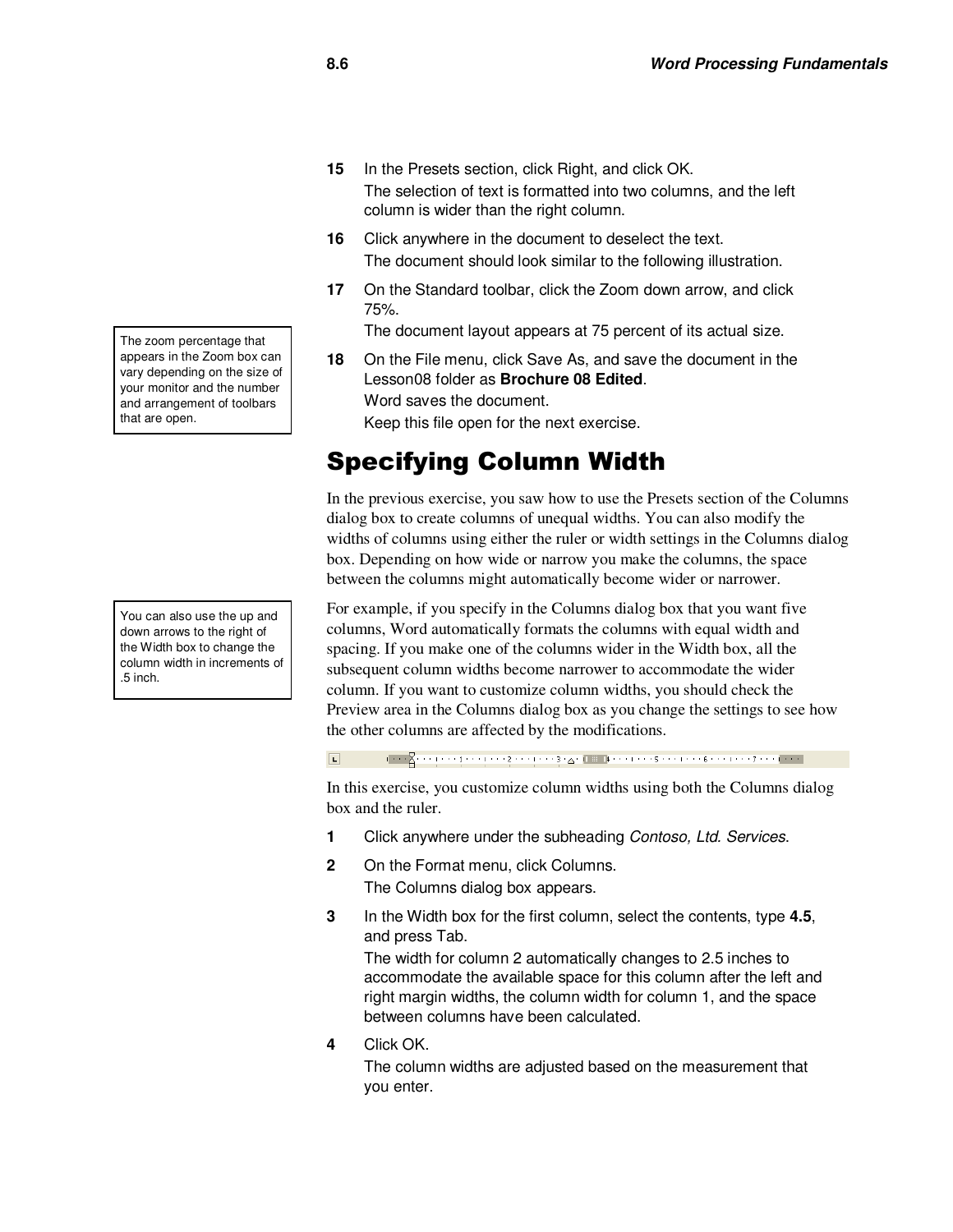It isn't necessary to hold down the Alt key when you drag the Move Column marker; however, doing so allows you to view the measurements for the column widths so that you can be more precise.

The measurements in the Spacing boxes identify the blank space that appears after each column. Be sure to look in the Preview area to see how the modifications affect other columns.

- **5** On the ruler, position the mouse pointer on the Move Column marker until the pointer turns to a double-headed arrow. Hold down the Alt key, and drag the marker to the left so the left column is 4.25 inches wide (at which point the right column will be 2.75 inches wide).
- **6** Release the Alt key. The column widths are adjusted.
- **7** On the Standard toolbar, click the Save button. Word saves the document. Keep this file open for the next exercise.

## Adjusting Column Spacing

If you want to change the spacing between columns, you can use the ruler or the Columns dialog box to adjust the spacing. If you use the Columns dialog box, be sure to preview how the changes affect the columns.

For example, while creating the brochure, the marketing manager specifies in the Columns dialog box that she wants two columns. Word displays a preview of the columns, both set to 3.5 inches wide. The spacing between columns is set to .5 inch. The marketing manager decides to do some experimenting and sets the spacing to 2.5 inches; however, when she does this, the first column's width automatically changes to 1.5 inches, and the second column's width remains at 3.5 inches. Dissatisfied with the results, the manager sets the second column's width to 1.5 inches, which automatically changes the first column's width to 2.5 inches. She likes the preview, so she applies the settings to the brochure.

To change column spacing using the ruler, click anywhere in the section that contains the columns that you want to modify. The ruler displays the Move Column markers. Position the mouse pointer on the right edge of the Save the Move Column marker until you see the ScreenTip *Left Margin*, and drag the marker to the new position.

In this exercise, you change the spacing between columns by using the Columns dialog box.

- **1** Click anywhere in the section under the subheading *Contoso*, Ltd. **Network**
- **2** On the Format menu, click Columns. The Columns dialog box appears.
- **3** Clear the Equal column width check box, if necessary.
- **4** Select the measurement in the Spacing box for column 1, type **.1**, and press Tab.

The width of the second column changes to 3.9 inches.

**5** Select the measurement in the Width box for the first column, type **3.7**, and press Tab.

The width of both columns is adjusted to 3.7 inches.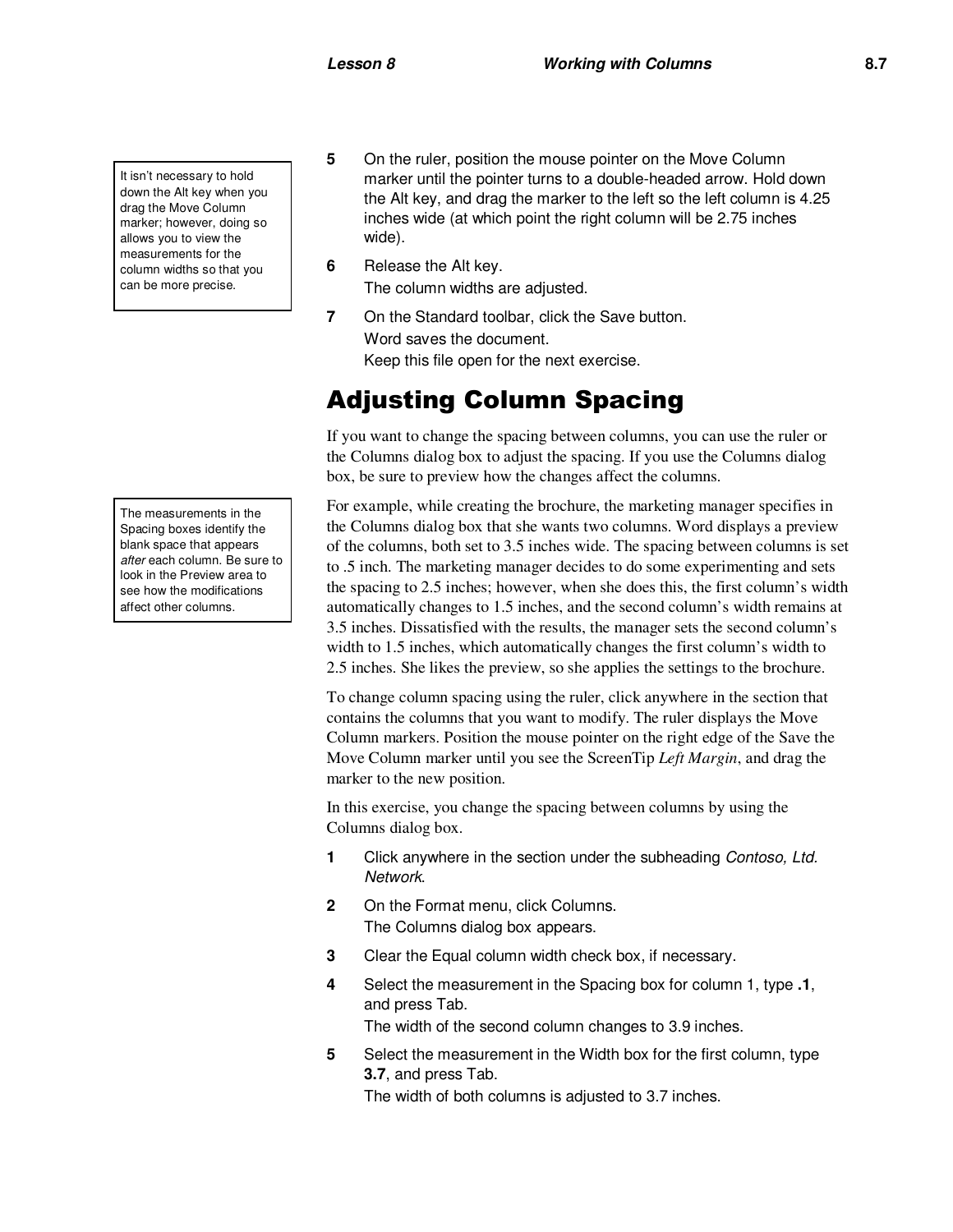- **6** Click OK. The Columns dialog box closes, and the spacing between the columns changes.
- **7** On the Standard toolbar, click the Zoom down arrow, and click Whole Page.

The document layout is displayed as an entire page on your screen.

- **8** Click anywhere in the two-column section under the subheading Contoso, Ltd. Services.
- **9** On the Format menu, click Columns. The Columns dialog box appears.
- **10** Select the measurement in the Spacing box, type **.1**, and press Tab.

The width of the second column changes to 3.15 inches.

**11** Click OK.

The Columns dialog box closes, and the spacing between the columns changes.



- **12** Click the Zoom down arrow, and click 75%. The document appears at 75 percent of its actual size.
- **13** On the Standard toolbar, click the Save button. Keep this file open for the next exercise.

You can also insert a manual column break by pressing Ctrl+Shift+Enter.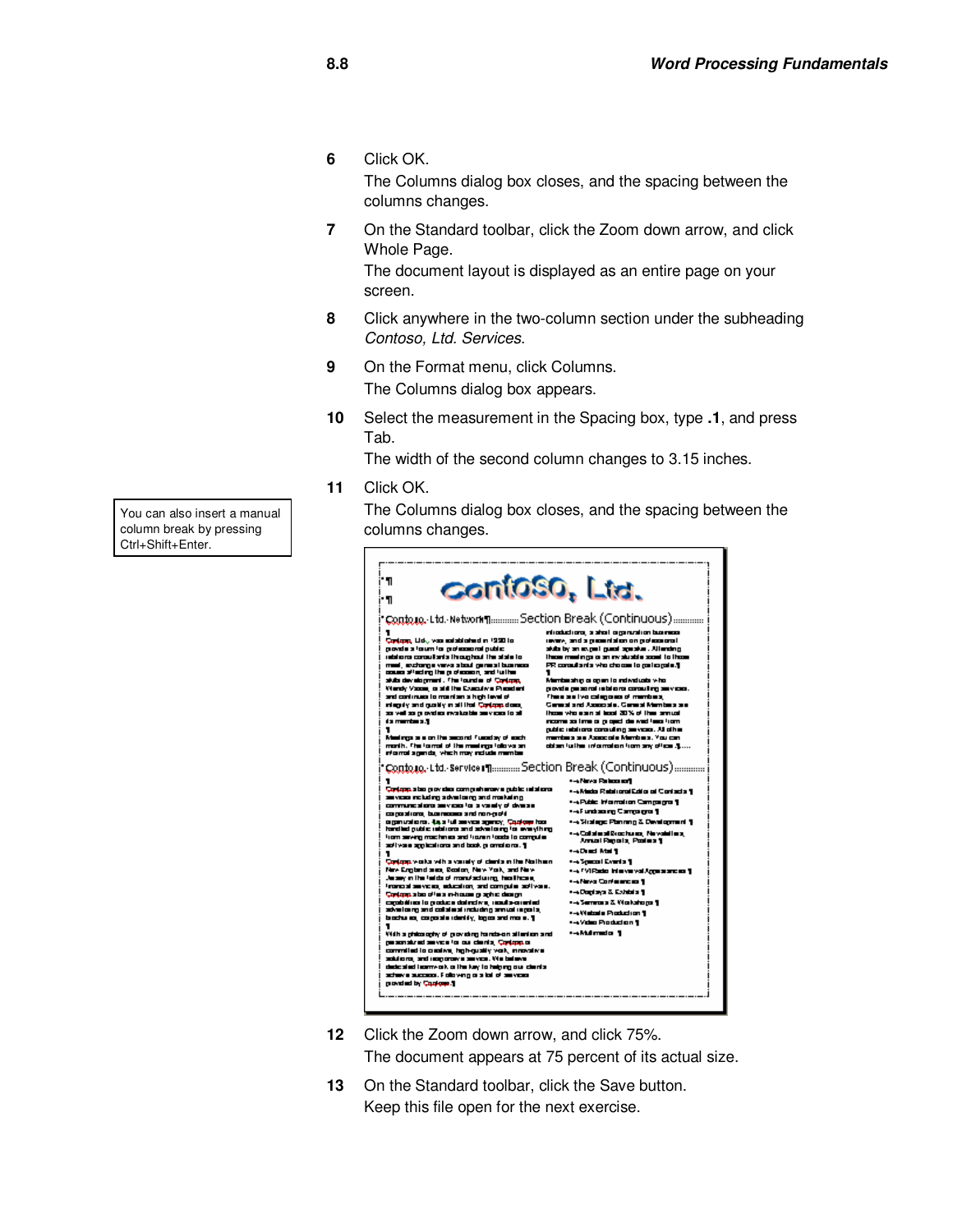### Inserting a Column Break

When text in a column reaches either the bottom margin of a page or the next section break, the text flows into the next column on that page or section. When the text reaches the bottom of the last column on a page, the text flows into the first column on the next page. You can override an automatic **column break** that Word creates by inserting a manual column break.

To insert a manual column break, position the insertion point at the location where you want to insert the break. On the Insert menu, click Break. In the Break dialog box, click the Column break option, and click OK.

To delete a column break, make sure the Show/Hide ¶ button is selected on the Standard toolbar, click the Column Break marker, and press Delete.

In this exercise, you create a column break in the second column to view the results, and then you delete the column break.

- **1** In the last section, click to position the insertion point at the beginning of the third paragraph (which begins With a philosophy…).
- **2** On the Insert menu, click Break. The Break dialog box appears.

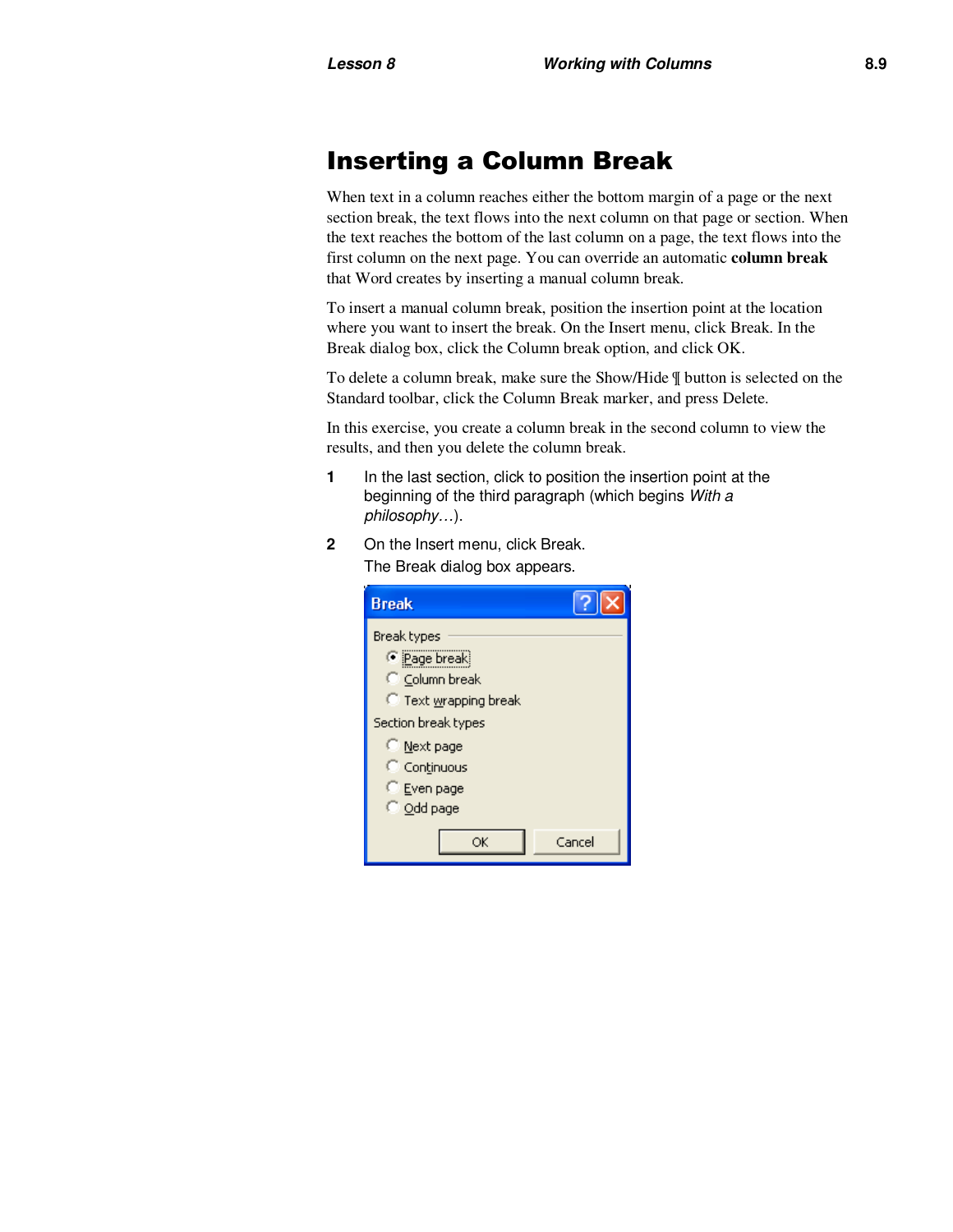**3** Click the Column break option, and click OK.

The first column ends at the location of the column break. With a philosophy of providing hands-Contoso also provides comprehensive public relations. on attention and personalized service services including advertising and marketing for our clients, Contoso is committed to communications services for a variety of diversecreative, high-quality work, innovative corporations, businesses and non-profit solutions, and responsive service. We organizations, Its a full service agency, Contoso has believe dedicated teamwork is the keyhandled public relations and advertising for everything to-helping-our-clients-achieve-success.from sewing machines and frozen foods to computer Following is a list of services provided software applications and book promotions. \[ by Contaso T • → News Releases¶ Contoso works with a variety of clients in the Northern-•→Media·Relations/Editorial·Contacts·¶ New England area, Boston, New York, and New •→ Public Information Campaigns ¶ Jersey in the fields of manufacturing, healthcare, financial services, education, and computer software. •→Fundraising·Campaigns·¶ Contoso also offers in-house graphic design • Strategic Planning & Development ¶ capabilities to produce distinctive, results-oriented-·- Collateral/Brochures, Newsletters, advertising and collateral including annual reports, Annual Reports, Posters | brochures, corporate identity, logos and more. 1 • → Direct Mail ¶ ſ • + Special Events ¶ •→TV/Radio·Interviews/Appearances·¶ •→ News Conferences ¶ • → Displays & Exhibits ¶ •→Seminars & Workshops ¶ •→Website·Production·¶

- **4** Click the Column Break marker, and press Delete. The column break is removed, and the columns are formatted the way they were before you inserted the column break.
- **5** On the Standard toolbar, click the Save button. Word saves the document. Keep this file open for the next exercise.

#### Lesson Wrap-Up

In this lesson, you learned how to use Word's column formatting features. You learned how to create columns, how to adjust column width and spacing, and how to insert manual column breaks.

If you are continuing to other lessons:

- **1** On the Standard toolbar, click the Save button. Word saves the file.
- **2** On the File menu, click Close to close the document. Word closes the file.

If you are not continuing to other lessons:

- **1** On the Standard toolbar, click the Save button. Word saves the file.
- **2** On the File menu, click Exit. The Word program closes.

Notice that the column break moves two of the bulleted items to the second page, which is an undesirable result.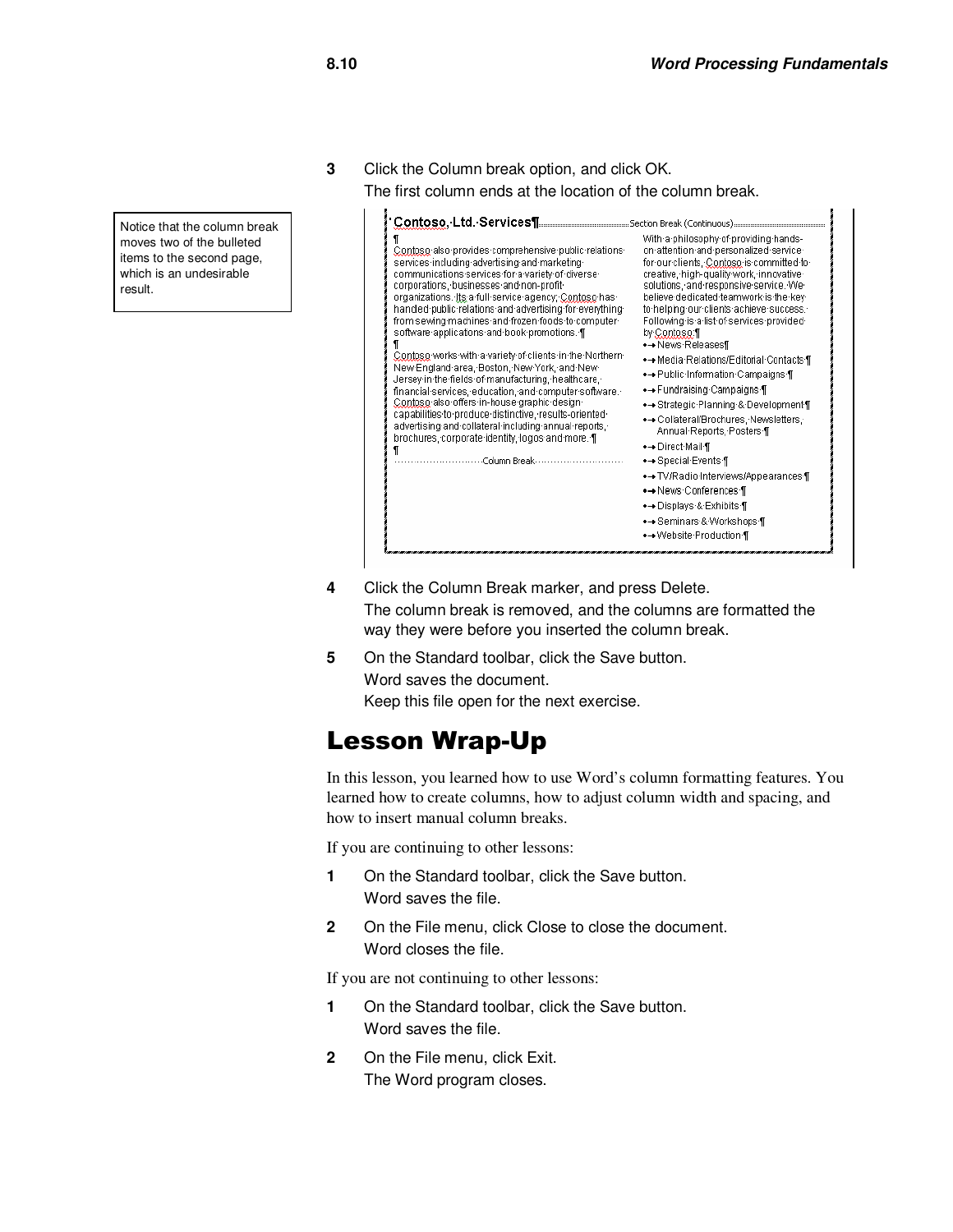## Quick Quiz

- **1** What is the fastest way to create columns of equal width?
- **2** If you want to define columns of varying widths, what check box do you need to clear in the Columns dialog box?
- **3** What two ways can you use to customize the column widths in a document?
- **4** If you format a document into columns and later decide you don't want the columns, how could you remove the column formatting?
- **5** How do the left and right page margins affect how you define the columns in a document?
- **6** When you change the spacing between two columns, how are the columns affected?
- **7** What happens if you define columns in an existing document but don't select any text?

## Putting It All Together

**Exercise 1:** Open the Industries Services 08 document in the Lesson08 folder in the Word Processing Practice folder. Format the first portion of the document to two columns of equal width, excluding the title at the beginning and the last section (the part under the subheading *We Know Your Message*). Save the document as **Industries Services 08 Edited**.

# important

You must complete Exercise 1 to continue to Exercise 2.

**Exercise 2:** Using the file Industries Services 08 Edited, adjust the widths of the columns that you just created so that the left column is about twice as wide as the right column (4 inches for the first column and 2 inches for the second), and change the spacing between the two columns to .1. Format the final section of the document into four columns excluding the subtitle from the columns, and change the spacing between the four columns to .1.

**Exercise 3:** Open a new blank document and create a newsletter for an organization in which you are involved. This newsletter should tell about upcoming events, important dates, and perhaps contain an article recapping a past event. Use the tools you have learned about in this lesson as well as in other lessons (i.e., inserting pictures or graphics) to enhance your newsletter. Save and close the newsletter.